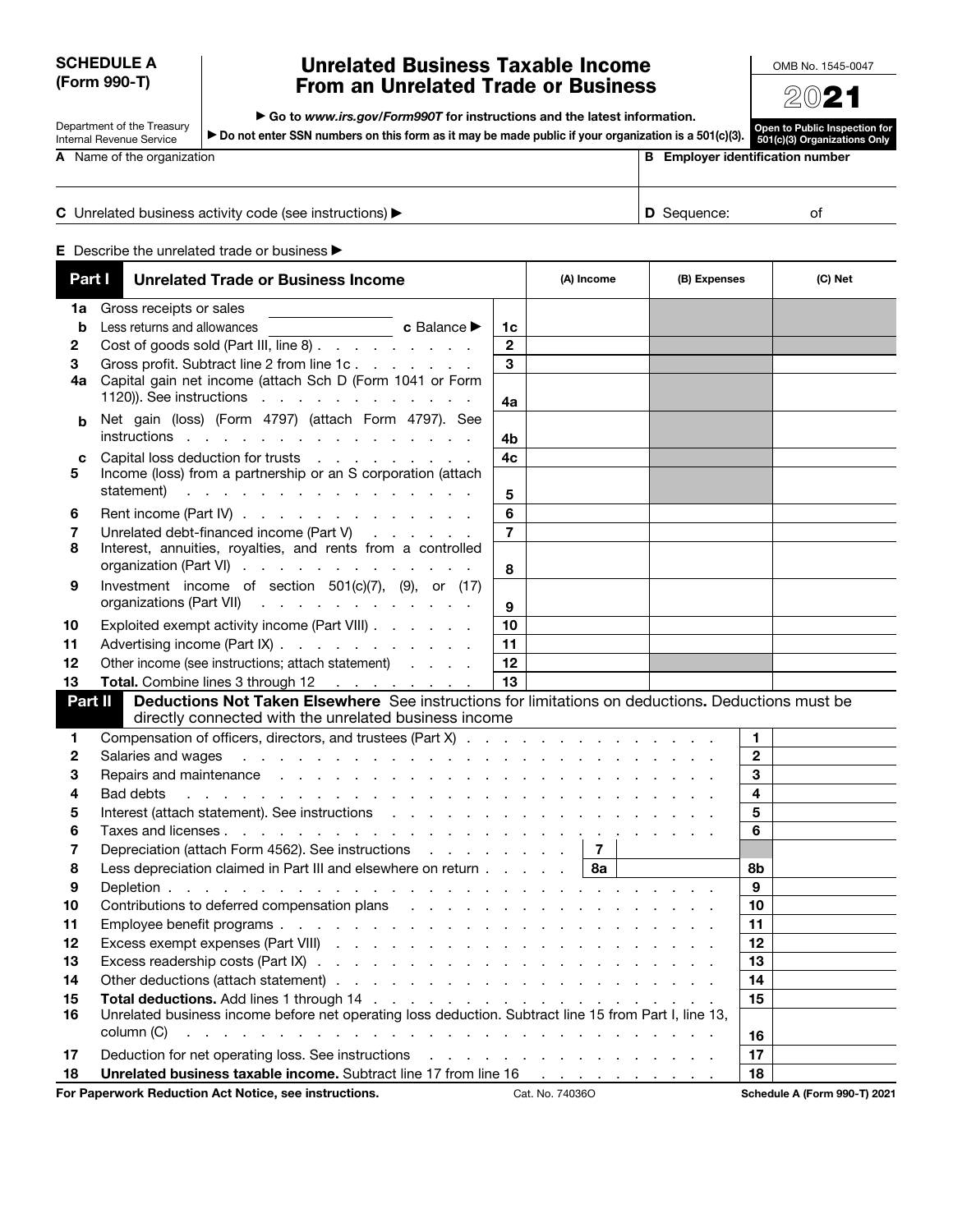|               | Schedule A (Form 990-T) 2021                                                                                                                                                                                                                |                                       |               |                | Page 2     |
|---------------|---------------------------------------------------------------------------------------------------------------------------------------------------------------------------------------------------------------------------------------------|---------------------------------------|---------------|----------------|------------|
|               | Part III Cost of Goods Sold                                                                                                                                                                                                                 | Enter method of inventory valuation > |               |                |            |
| 1.            |                                                                                                                                                                                                                                             |                                       |               | 1.             |            |
| $\mathbf{2}$  | Purchases<br>in the second contract of the second contract of the second contract of the second contract of the second contract of the second contract of the second contract of the second contract of the second contract of the second c |                                       |               | $\mathbf{2}$   |            |
| 3             |                                                                                                                                                                                                                                             |                                       |               | 3              |            |
| 4<br>5        |                                                                                                                                                                                                                                             |                                       |               | 4<br>5         |            |
| 6             |                                                                                                                                                                                                                                             |                                       |               | 6              |            |
| 7             |                                                                                                                                                                                                                                             |                                       |               | $\overline{7}$ |            |
| 8             | Cost of goods sold. Subtract line 7 from line 6. Enter here and in Part I, line 2                                                                                                                                                           |                                       |               | 8              |            |
| 9             | Do the rules of section 263A (with respect to property produced or acquired for resale) apply to the organization?                                                                                                                          |                                       |               |                | Yes<br>No. |
|               | Part IV Rent Income (From Real Property and Personal Property Leased with Real Property)                                                                                                                                                    |                                       |               |                |            |
| 1.            | Description of property (property street address, city, state, ZIP code). Check if a dual-use. See instructions.                                                                                                                            |                                       |               |                |            |
|               | $A \Box$<br>$B \Box$                                                                                                                                                                                                                        |                                       |               |                |            |
|               | $\mathbf{C} \ \Box$                                                                                                                                                                                                                         |                                       |               |                |            |
|               | D                                                                                                                                                                                                                                           |                                       |               |                |            |
|               |                                                                                                                                                                                                                                             | A                                     | в             | C              | D          |
| 2             | Rent received or accrued                                                                                                                                                                                                                    |                                       |               |                |            |
| a             | From personal property (if the percentage of<br>rent for personal property is more than 10%<br>but not more than $50\%$                                                                                                                     |                                       |               |                |            |
| b             | From real and personal property (if the<br>percentage of rent for personal property exceeds                                                                                                                                                 |                                       |               |                |            |
| c             | 50% or if the rent is based on profit or income).<br>Total rents received or accrued by property.                                                                                                                                           |                                       |               |                |            |
| 3             | Add lines 2a and 2b, columns A through D.<br>Total rents received or accrued. Add line 2c columns A through D. Enter here and on Part I, line 6, column (A) ▶                                                                               |                                       |               |                |            |
|               |                                                                                                                                                                                                                                             |                                       |               |                |            |
| 4             | Deductions directly connected with the income<br>in lines $2(a)$ and $2(b)$ (attach statement) $\ldots$                                                                                                                                     |                                       |               |                |            |
| 5             | Total deductions. Add line 4 columns A through D. Enter here and on Part I, line 6, column (B)                                                                                                                                              |                                       |               |                |            |
| <b>Part V</b> | <b>Unrelated Debt-Financed Income (see instructions)</b>                                                                                                                                                                                    |                                       |               |                |            |
| 1.            | Description of debt-financed property (street address, city, state, ZIP code). Check if a dual-use. See instructions.<br>AII                                                                                                                |                                       |               |                |            |
|               | В                                                                                                                                                                                                                                           |                                       |               |                |            |
|               | C<br>$\Box$                                                                                                                                                                                                                                 |                                       |               |                |            |
|               | D                                                                                                                                                                                                                                           | A                                     | в             | C              | D          |
| $\mathbf{2}$  | Gross income from or allocable to debt -                                                                                                                                                                                                    |                                       |               |                |            |
|               | financed property                                                                                                                                                                                                                           |                                       |               |                |            |
| 3             | Deductions directly connected with or allocable<br>to debt-financed property                                                                                                                                                                |                                       |               |                |            |
| а             | Straight line depreciation (attach statement) .                                                                                                                                                                                             |                                       |               |                |            |
| b             | Other deductions (attach statement)                                                                                                                                                                                                         |                                       |               |                |            |
| c             | Total deductions (add lines 3a and 3b,<br>columns A through D) $\ldots$ $\ldots$ $\ldots$ $\ldots$                                                                                                                                          |                                       |               |                |            |
| 4             | Amount of average acquisition debt on or allocable<br>to debt - financed property (attach statement)                                                                                                                                        |                                       |               |                |            |
| 5             | Average adjusted basis of or allocable to debt-<br>financed property (attach statement)                                                                                                                                                     |                                       |               |                |            |
| 6             | Divide line 4 by line 5 $\ldots$ $\ldots$ $\ldots$ $\ldots$                                                                                                                                                                                 | $\frac{0}{0}$                         | $\frac{0}{0}$ | $\frac{0}{0}$  | $\%$       |
| 7             | Gross income reportable. Multiply line 2 by line 6                                                                                                                                                                                          |                                       |               |                |            |
| 8             | Total gross income (add line 7, columns A through D). Enter here and on Part I, line 7, column (A) .                                                                                                                                        |                                       |               | ▶              |            |
| 9             | Allocable deductions. Multiply line 3c by line 6                                                                                                                                                                                            |                                       |               |                |            |
| 10            | Total allocable deductions. Add line 9, columns A through D. Enter here and on Part I, line 7, column (B) $\blacktriangleright$                                                                                                             |                                       |               |                |            |
| 11            |                                                                                                                                                                                                                                             |                                       |               |                |            |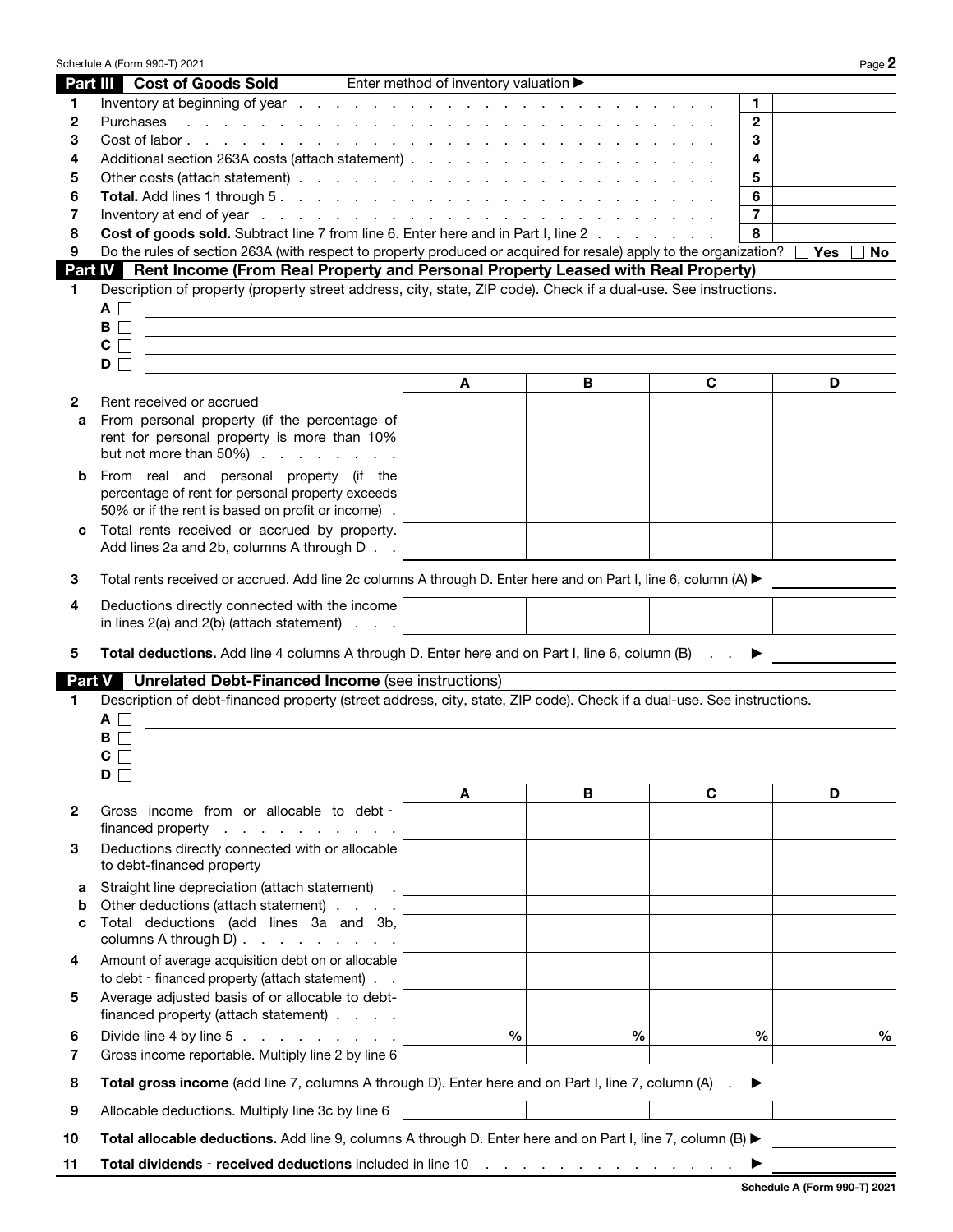|                            | Schedule A (Form 990-T) 2021                                                                                                                                                                                                  |                                         |                                                                             |                                                           |                                                                                                                                           | Page 3                                                                      |
|----------------------------|-------------------------------------------------------------------------------------------------------------------------------------------------------------------------------------------------------------------------------|-----------------------------------------|-----------------------------------------------------------------------------|-----------------------------------------------------------|-------------------------------------------------------------------------------------------------------------------------------------------|-----------------------------------------------------------------------------|
|                            | <b>Part VI</b>                                                                                                                                                                                                                |                                         |                                                                             |                                                           | Interest, Annuities, Royalties, and Rents from Controlled Organizations (see instructions)                                                |                                                                             |
|                            |                                                                                                                                                                                                                               |                                         |                                                                             |                                                           | <b>Exempt Controlled Organizations</b>                                                                                                    |                                                                             |
|                            | 1. Name of controlled<br>organization                                                                                                                                                                                         | 2. Employer<br>identification<br>number | 3. Net unrelated<br>income (loss)<br>(see instructions)                     | 4. Total of specified<br>payments made                    | 5. Part of column 4<br>that is included in the<br>controlling organization's<br>gross income                                              | 6. Deductions directly<br>connected with<br>income in column 5              |
| (1)                        |                                                                                                                                                                                                                               |                                         |                                                                             |                                                           |                                                                                                                                           |                                                                             |
| (2)                        |                                                                                                                                                                                                                               |                                         |                                                                             |                                                           |                                                                                                                                           |                                                                             |
| (3)                        |                                                                                                                                                                                                                               |                                         |                                                                             |                                                           |                                                                                                                                           |                                                                             |
| (4)                        |                                                                                                                                                                                                                               |                                         |                                                                             |                                                           |                                                                                                                                           |                                                                             |
|                            |                                                                                                                                                                                                                               |                                         |                                                                             | Nonexempt Controlled Organizations                        |                                                                                                                                           |                                                                             |
|                            | 7. Taxable income                                                                                                                                                                                                             |                                         | 8. Net unrelated<br>income (loss)<br>(see instructions)                     | 9. Total of specified<br>payments made                    | <b>10.</b> Part of column 9<br>that is included in the<br>controlling organization's<br>gross income                                      | <b>11.</b> Deductions directly<br>connected with<br>income in column 10     |
| (1)                        |                                                                                                                                                                                                                               |                                         |                                                                             |                                                           |                                                                                                                                           |                                                                             |
| (2)                        |                                                                                                                                                                                                                               |                                         |                                                                             |                                                           |                                                                                                                                           |                                                                             |
| (3)                        |                                                                                                                                                                                                                               |                                         |                                                                             |                                                           |                                                                                                                                           |                                                                             |
| (4)                        |                                                                                                                                                                                                                               |                                         |                                                                             |                                                           |                                                                                                                                           |                                                                             |
| Totals.<br><b>Part VII</b> |                                                                                                                                                                                                                               |                                         |                                                                             |                                                           | Enter here and on Part I.<br>line 8, column (A)<br>Investment Income of a Section 501(c)(7), (9), or (17) Organization (see instructions) | Enter here and on Part I,<br>line 8, column (B)                             |
|                            |                                                                                                                                                                                                                               |                                         |                                                                             |                                                           |                                                                                                                                           |                                                                             |
|                            | 1. Description of income                                                                                                                                                                                                      |                                         | 2. Amount of income                                                         | 3. Deductions<br>directly connected<br>(attach statement) | 4. Set-asides<br>(attach statement)                                                                                                       | 5. Total deductions<br>and set-asides<br>(add columns 3 and 4)              |
| (1)                        |                                                                                                                                                                                                                               |                                         |                                                                             |                                                           |                                                                                                                                           |                                                                             |
| (2)                        |                                                                                                                                                                                                                               |                                         |                                                                             |                                                           |                                                                                                                                           |                                                                             |
| (3)                        |                                                                                                                                                                                                                               |                                         |                                                                             |                                                           |                                                                                                                                           |                                                                             |
| (4)                        |                                                                                                                                                                                                                               |                                         |                                                                             |                                                           |                                                                                                                                           |                                                                             |
| Totals.                    |                                                                                                                                                                                                                               |                                         | Add amounts in column 2.<br>Enter here and on Part I,<br>line 9, column (A) |                                                           |                                                                                                                                           | Add amounts in column 5.<br>Enter here and on Part I,<br>line 9, column (B) |
|                            | Part VIII                                                                                                                                                                                                                     |                                         |                                                                             |                                                           | Exploited Exempt Activity Income, Other Than Advertising Income (see instructions)                                                        |                                                                             |
| 1                          | Description of exploited activity:                                                                                                                                                                                            |                                         |                                                                             |                                                           |                                                                                                                                           |                                                                             |
| 2                          |                                                                                                                                                                                                                               |                                         |                                                                             |                                                           | Gross unrelated business income from trade or business. Enter here and on Part I, line 10, column (A)                                     | $\overline{2}$                                                              |
| 3                          | $line 10$ , column (B) $\ldots$ $\ldots$ $\ldots$ $\ldots$ $\ldots$ $\ldots$ $\ldots$ $\ldots$ $\ldots$ $\ldots$ $\ldots$ $\ldots$                                                                                            |                                         |                                                                             |                                                           | Expenses directly connected with production of unrelated business income. Enter here and on Part I,                                       | 3                                                                           |
| 4                          | lines 5 through 7 $\ldots$ $\ldots$ $\ldots$ $\ldots$ $\ldots$ $\ldots$ $\ldots$ $\ldots$ $\ldots$ $\ldots$ $\ldots$ $\ldots$ $\ldots$                                                                                        |                                         |                                                                             |                                                           | Net income (loss) from unrelated trade or business. Subtract line 3 from line 2. If a gain, complete                                      | 4                                                                           |
| 5                          | Gross income from activity that is not unrelated business income                                                                                                                                                              |                                         |                                                                             |                                                           |                                                                                                                                           | 5                                                                           |
| 6                          | Expenses attributable to income entered on line 5 and a subset of the state of the state of the state of the state of the state of the state of the state of the state of the state of the state of the state of the state of |                                         |                                                                             |                                                           |                                                                                                                                           | 6                                                                           |
| 7                          |                                                                                                                                                                                                                               |                                         |                                                                             |                                                           | Excess exempt expenses. Subtract line 5 from line 6, but do not enter more than the amount on line                                        |                                                                             |
|                            |                                                                                                                                                                                                                               |                                         |                                                                             |                                                           |                                                                                                                                           | $\overline{7}$                                                              |

Schedule A (Form 990-T) 2021